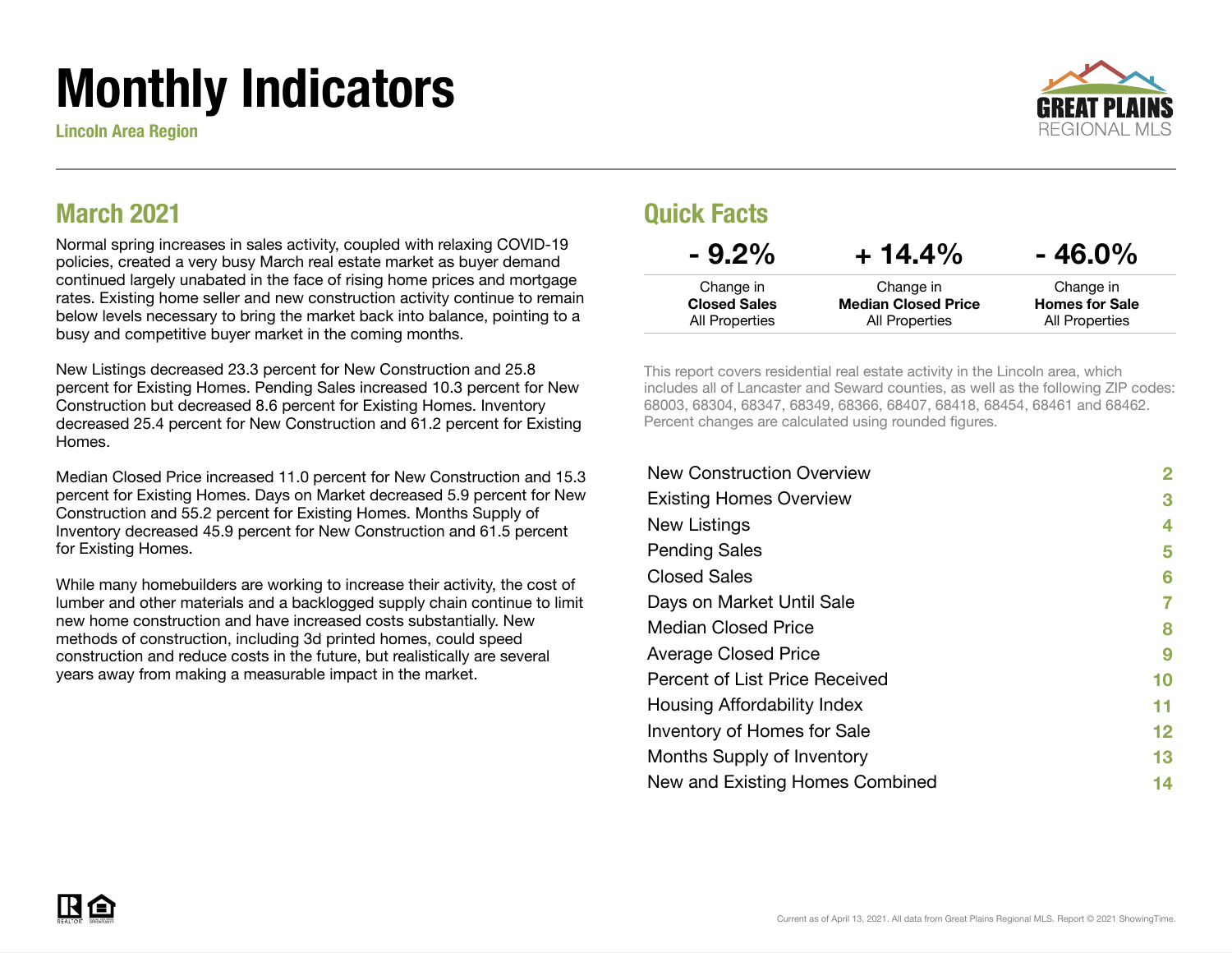#### New Construction Overview

Key metrics by report month and for year-to-date (YTD) starting from the first of the year. New Construction properties only.



| <b>Key Metrics</b>                    | <b>Historical Sparkbars</b>                                        | 3-2020    | 3-2021    | % Change | <b>YTD 2020</b> | <b>YTD 2021</b> | % Change |
|---------------------------------------|--------------------------------------------------------------------|-----------|-----------|----------|-----------------|-----------------|----------|
| <b>New Listings</b>                   | $9 - 2019$<br>$3 - 2020$<br>$3 - 2019$<br>$9 - 2020$<br>$3 - 202$  | 146       | 112       | $-23.3%$ | 415             | 353             | $-14.9%$ |
| <b>Pending Sales</b>                  | $3 - 2019$<br>$9 - 2019$<br>$3 - 2020$<br>$9 - 2020$<br>$3 - 2021$ | 78        | 86        | $+10.3%$ | 212             | 265             | $+25.0%$ |
| <b>Closed Sales</b>                   | $3 - 2019$<br>$9 - 2019$<br>$3 - 2020$<br>$9 - 2020$<br>$3 - 2021$ | 58        | 62        | $+6.9%$  | 145             | 143             | $-1.4%$  |
| Days on Market Until Sale             | $3 - 2019$<br>$3 - 2020$<br>$3 - 2021$<br>$9 - 2019$<br>$9 - 2020$ | 51        | 48        | $-5.9%$  | 60              | 41              | $-31.7%$ |
| <b>Median Closed Price</b>            | $3 - 2019$<br>$3 - 2020$<br>$9 - 2020$<br>$9 - 2019$<br>$3 - 2021$ | \$322,500 | \$358,106 | $+11.0%$ | \$319,900       | \$329,926       | $+3.1%$  |
| <b>Average Closed Price</b>           | $3 - 2019$<br>$9 - 2019$<br>$3 - 2020$<br>$9 - 2020$<br>$3 - 2021$ | \$349,277 | \$369,920 | $+5.9%$  | \$334,309       | \$353,463       | $+5.7%$  |
| <b>Percent of List Price Received</b> | $3 - 2019$<br>$9 - 2019$<br>$3 - 2020$<br>$9 - 2020$<br>$3 - 2021$ | 101.5%    | 100.9%    | $-0.6%$  | 101.0%          | 100.9%          | $-0.1%$  |
| <b>Housing Affordability Index</b>    | $3 - 2020$<br>$3 - 2019$<br>$9 - 2019$<br>$9 - 2020$<br>$3 - 2021$ | 108       | 105       | $-2.8%$  | 109             | 113             | $+3.7%$  |
| <b>Inventory of Homes for Sale</b>    | $3 - 2019$<br>$3 - 2020$<br>$9 - 2020$<br>$3 - 2021$<br>$9 - 2019$ | 339       | 253       | $-25.4%$ |                 |                 |          |
| <b>Months Supply of Inventory</b>     | $3 - 2020$<br>$9 - 2020$<br>$3 - 2019$<br>$9 - 2019$<br>$3 - 2021$ | 6.1       | 3.3       | $-45.9%$ |                 |                 |          |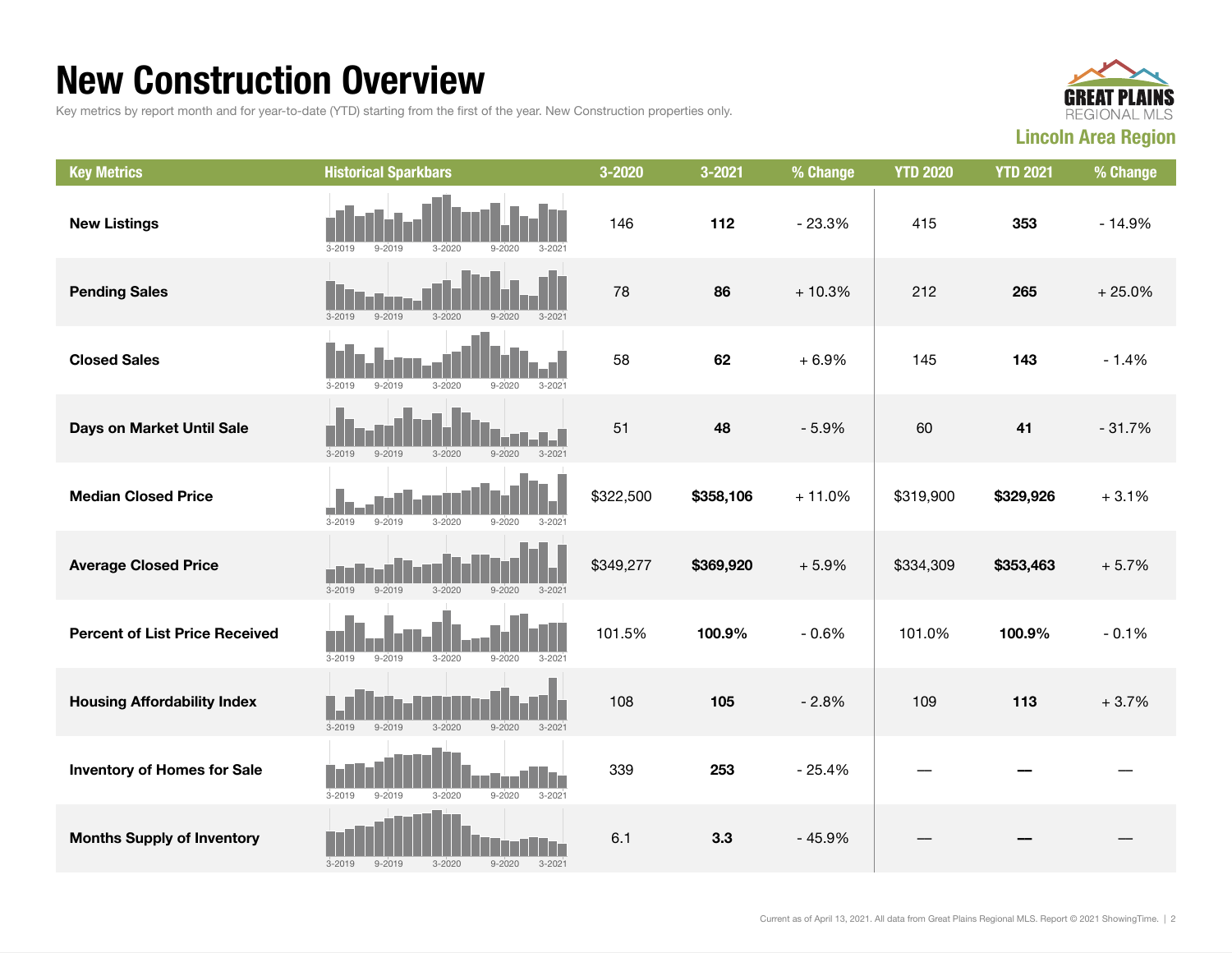## Existing Homes Overview

Key metrics by report month and for year-to-date (YTD) starting from the first of the year. Existing Homes properties only.



| <b>Key Metrics</b>                    | <b>Historical Sparkbars</b>                                              | 3-2020    | $3 - 2021$ | % Change | <b>YTD 2020</b> | <b>YTD 2021</b> | % Change |
|---------------------------------------|--------------------------------------------------------------------------|-----------|------------|----------|-----------------|-----------------|----------|
| <b>New Listings</b>                   | $3 - 2019$<br>$9 - 2019$<br>$3 - 202$<br>3-2020<br>$9 - 2020$            | 547       | 406        | $-25.8%$ | 1,243           | 945             | $-24.0%$ |
| <b>Pending Sales</b>                  | $9 - 2019$<br>$3 - 2020$<br>$3 - 2019$<br>$9 - 2020$<br>$3 - 2021$       | 371       | 339        | $-8.6%$  | 1,009           | 827             | $-18.0%$ |
| <b>Closed Sales</b>                   | $3 - 2019$<br>$9 - 2019$<br>$3 - 2020$<br>$9 - 2020$<br>$3 - 202$        | 302       | 265        | $-12.3%$ | 779             | 705             | $-9.5%$  |
| Days on Market Until Sale             | $3 - 2019$<br>$9 - 2019$<br>$3 - 2020$<br>$9 - 2020$<br>$3 - 2021$       | 29        | 13         | $-55.2%$ | 29              | 13              | $-55.2%$ |
| <b>Median Closed Price</b>            | $3 - 2019$<br>$9 - 2019$<br>$3 - 2020$<br>$9 - 2020$<br>$3 - 2021$       | \$189,950 | \$219,000  | $+15.3%$ | \$184,450       | \$217,900       | $+18.1%$ |
| <b>Average Closed Price</b>           | $3 - 2019$<br>$3 - 2020$<br>$9 - 2020$<br>$9 - 2019$<br>$3 - 2021$       | \$215,549 | \$248,267  | $+15.2%$ | \$213,783       | \$244,386       | $+14.3%$ |
| <b>Percent of List Price Received</b> | $3 - 2019$<br>$9 - 2019$<br>$3 - 2020$<br>$9 - 2020$<br>$3 - 2021$       | 98.9%     | 101.8%     | $+2.9%$  | 98.1%           | 100.9%          | $+2.9%$  |
| <b>Housing Affordability Index</b>    | $3 - 2019$<br>$9 - 2019$<br>$3 - 2020$<br>$9 - 2020$<br>$3 - 2021$       | 183       | 171        | $-6.6%$  | 188             | 172             | $-8.5%$  |
| <b>Inventory of Homes for Sale</b>    | $3 - 2019$<br>$9 - 2019$<br>$3 - 2020$<br>$9 - 2020$<br>$3 - 2021$       | 461       | 179        | $-61.2%$ |                 |                 |          |
| <b>Months Supply of Inventory</b>     | п.<br>$3 - 2019$<br>$9 - 2019$<br>$3 - 2020$<br>$9 - 2020$<br>$3 - 2021$ | 1.3       | 0.5        | $-61.5%$ |                 |                 |          |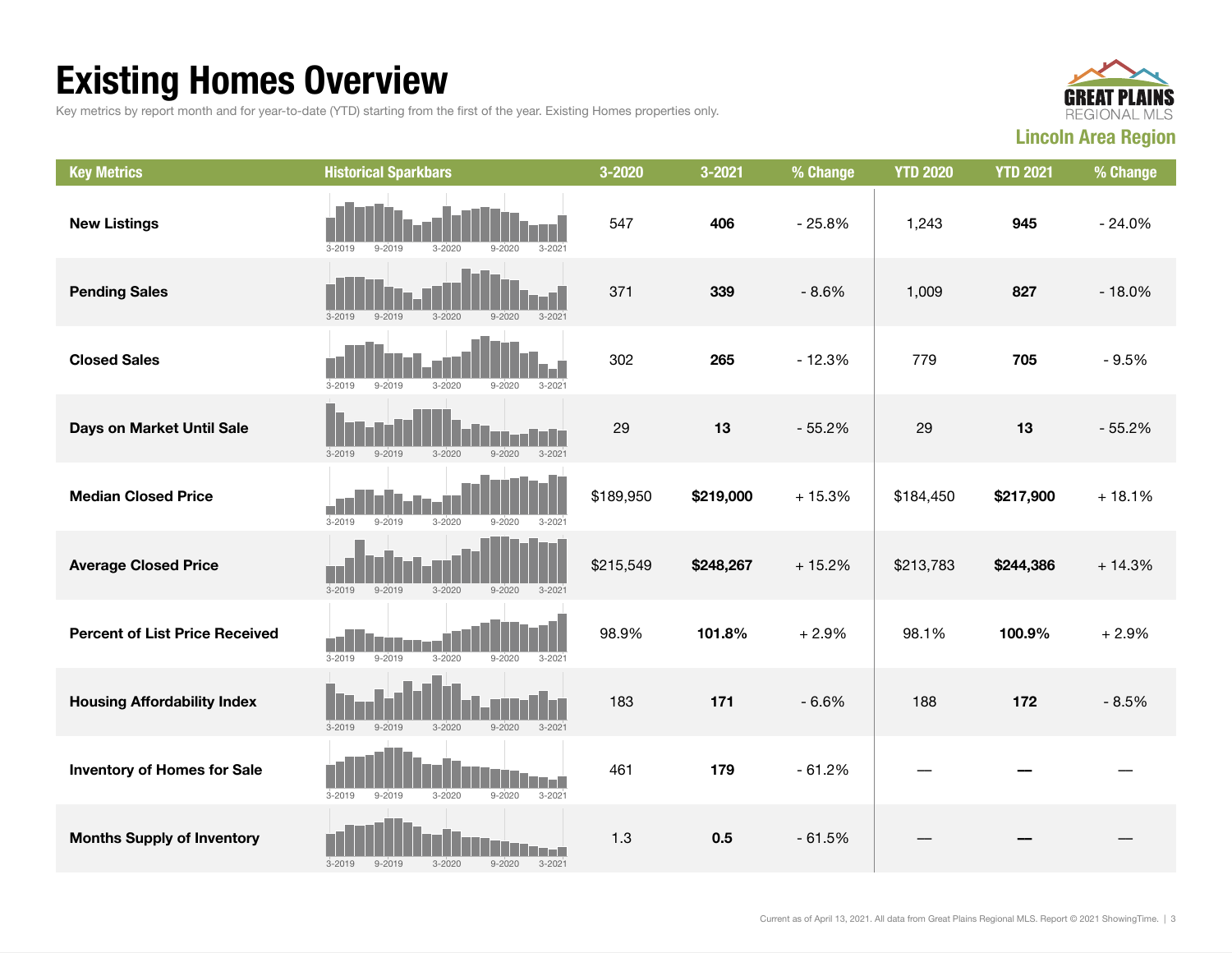## New Listings

A count of the properties that have been newly listed on the market in a given month.





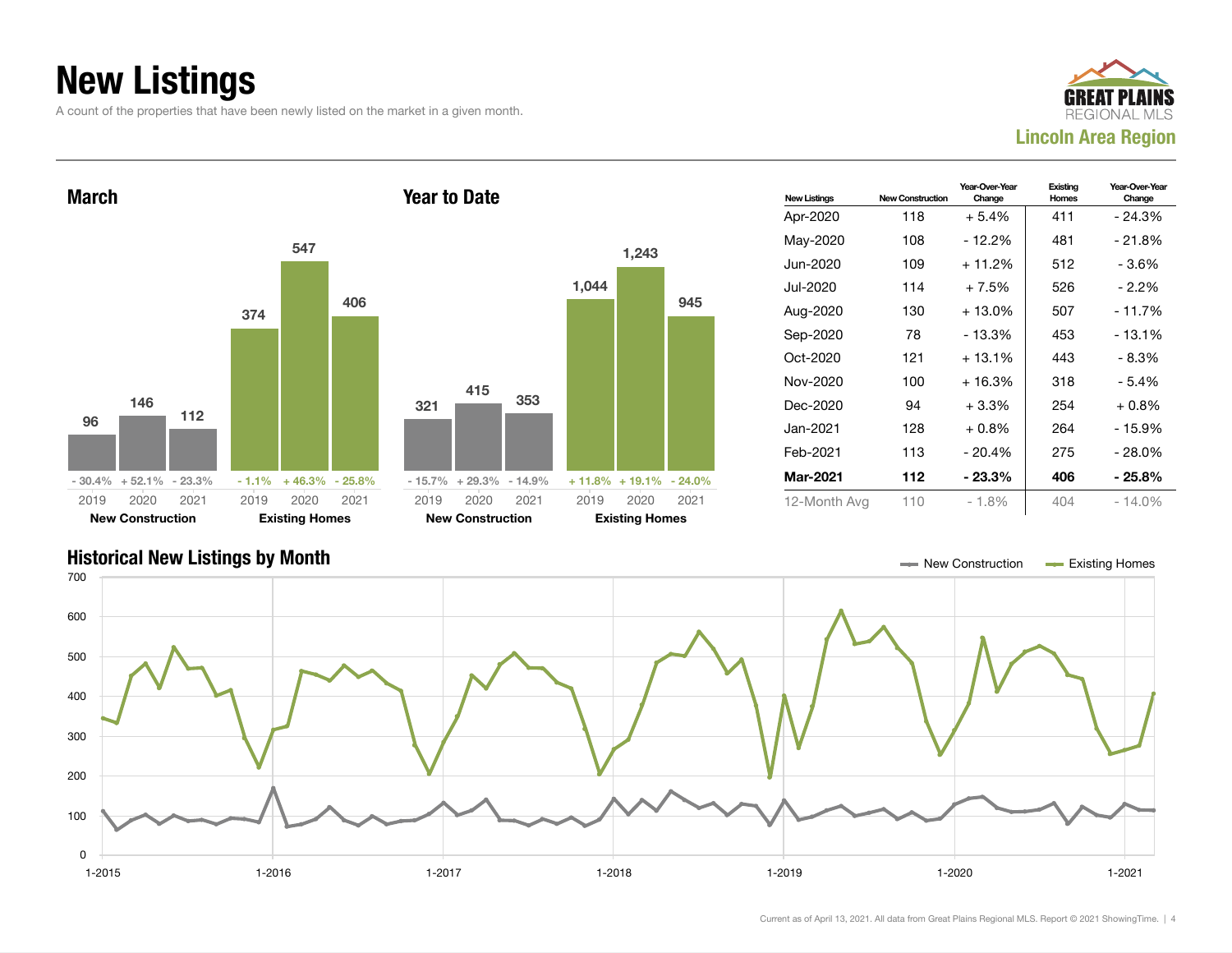### Pending Sales

A count of the properties on which offers have been accepted in a given month.





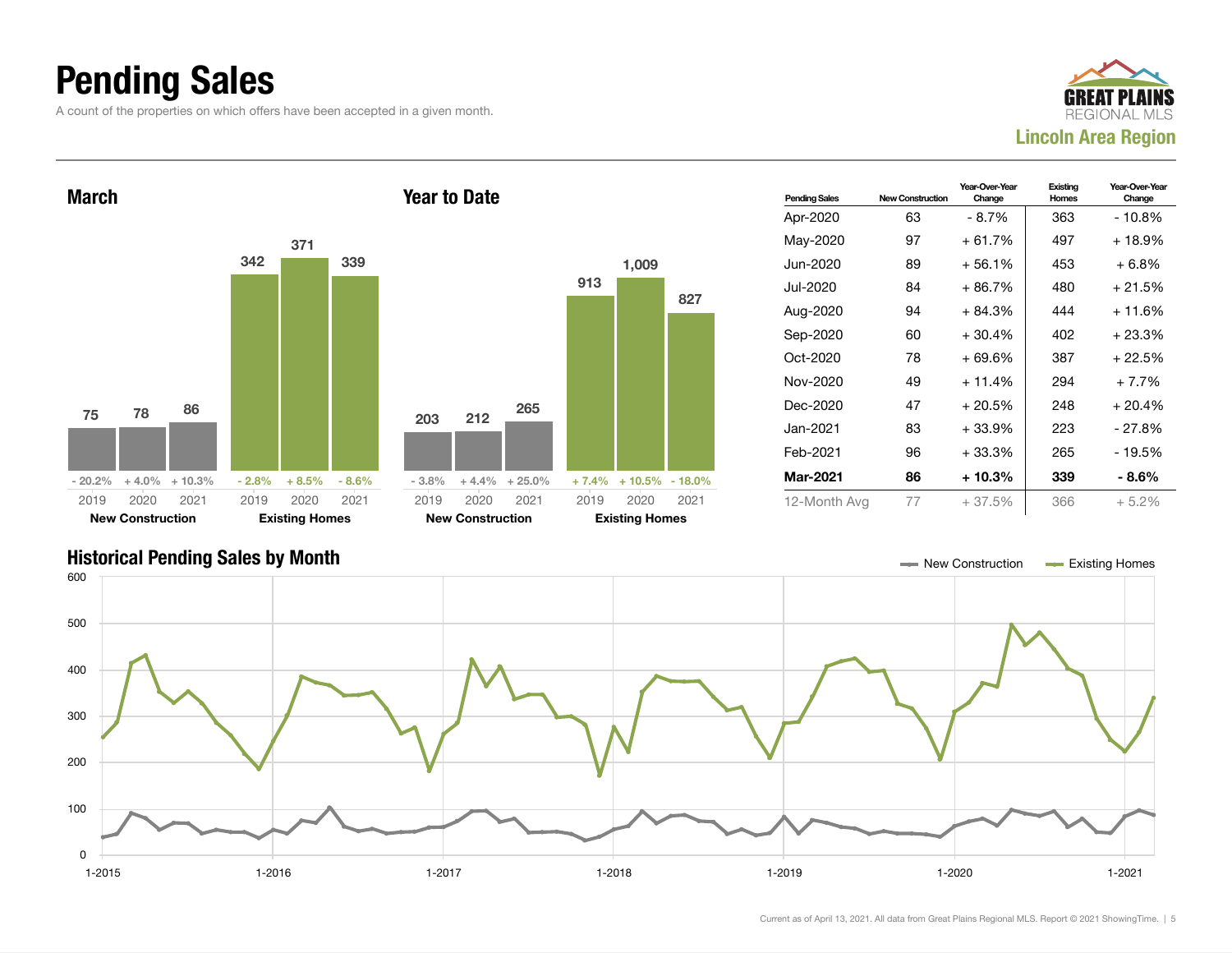#### Closed Sales

A count of the actual sales that closed in a given month.





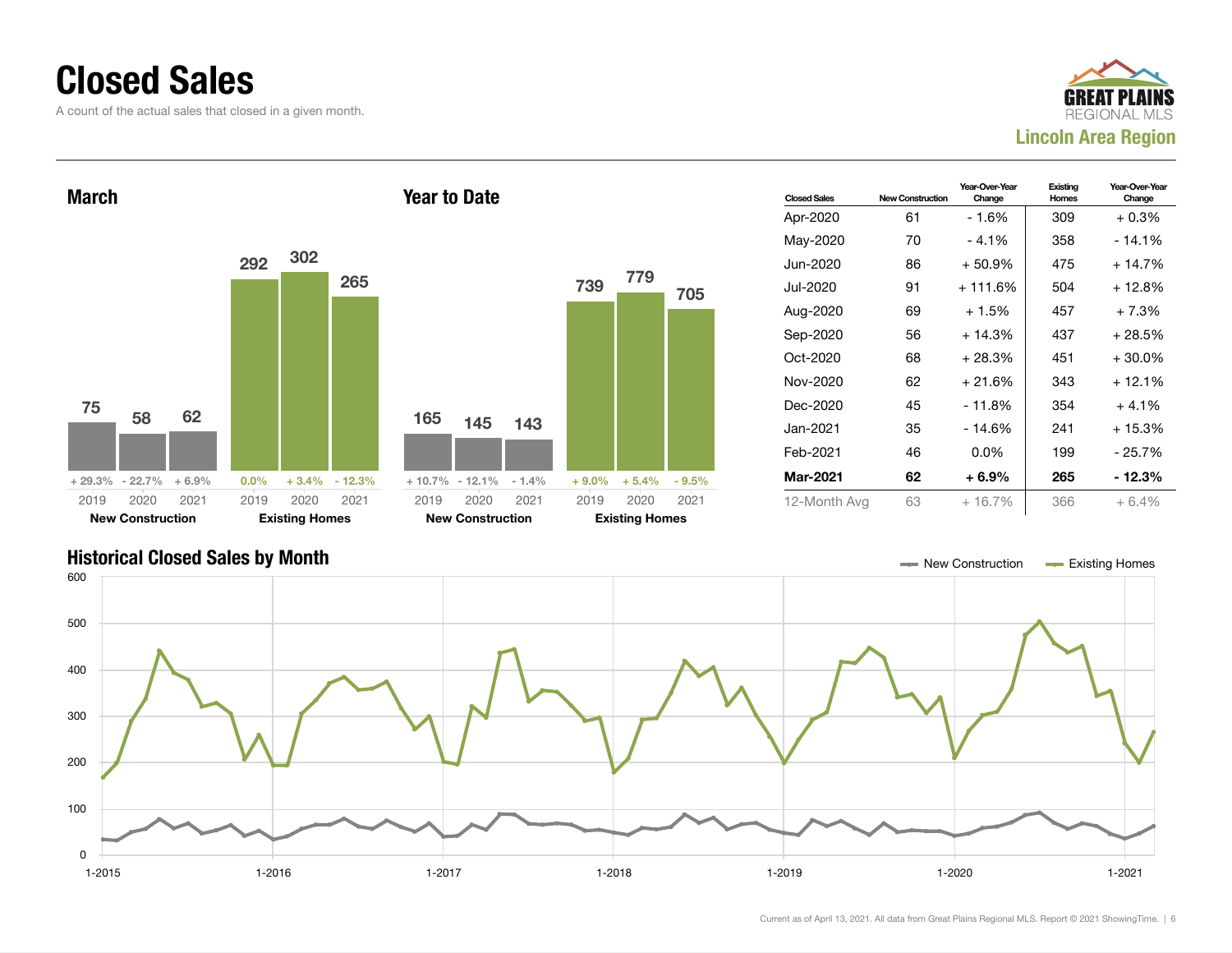#### Days on Market Until Sale

Average number of days between when a property is listed and when an offer is accepted in a given month.





|                                               | TO TIOL LITO QV OTQQO OT LITO IITQIVIQQI TIGQI OO QDOVO. |  |
|-----------------------------------------------|----------------------------------------------------------|--|
| Historical Days on Market Until Sale by Month | $\equiv$ New Construction $\equiv$ Existing Homes        |  |

| Days on Market | <b>New Construction</b> | Year-Over-Year<br>Change | Existing<br>Homes | Year-Over-Year<br>Change |
|----------------|-------------------------|--------------------------|-------------------|--------------------------|
| Apr-2020       | 79                      | $0.0\%$                  | 21                | - 19.2%                  |
| May-2020       | 73                      | + 17.7%                  | 14                | - 26.3%                  |
| Jun-2020       | 60                      | $+22.4%$                 | 18                | - 10.0%                  |
| Jul-2020       | 57                      | $+26.7%$                 | 16                | $+6.7%$                  |
| Aug-2020       | 48                      | - 11.1%                  | 12                | - 36.8%                  |
| Sep-2020       | 35                      | $-34.0%$                 | 12                | - 29.4%                  |
| Oct-2020       | 41                      | $-34.9%$                 | 9                 | $-57.1%$                 |
| Nov-2020       | 43                      | - 45.6%                  | 10                | - 52.4%                  |
| Dec-2020       | 32                      | $-48.4%$                 | 13                | - 55.2%                  |
| Jan-2021       | 42                      | $-30.0\%$                | 12                | - 58.6%                  |
| Feb-2021       | 31                      | $-56.3%$                 | 14                | - 51.7%                  |
| Mar-2021       | 48                      | - 5.9%                   | 13                | - 55.2%                  |
| 12-Month Avg*  | 51                      | $-16.3%$                 | 13                | - 38.7%                  |

\* Days on Market for all properties from April 2020 through March 2021. This is not the average of the individual figures above.

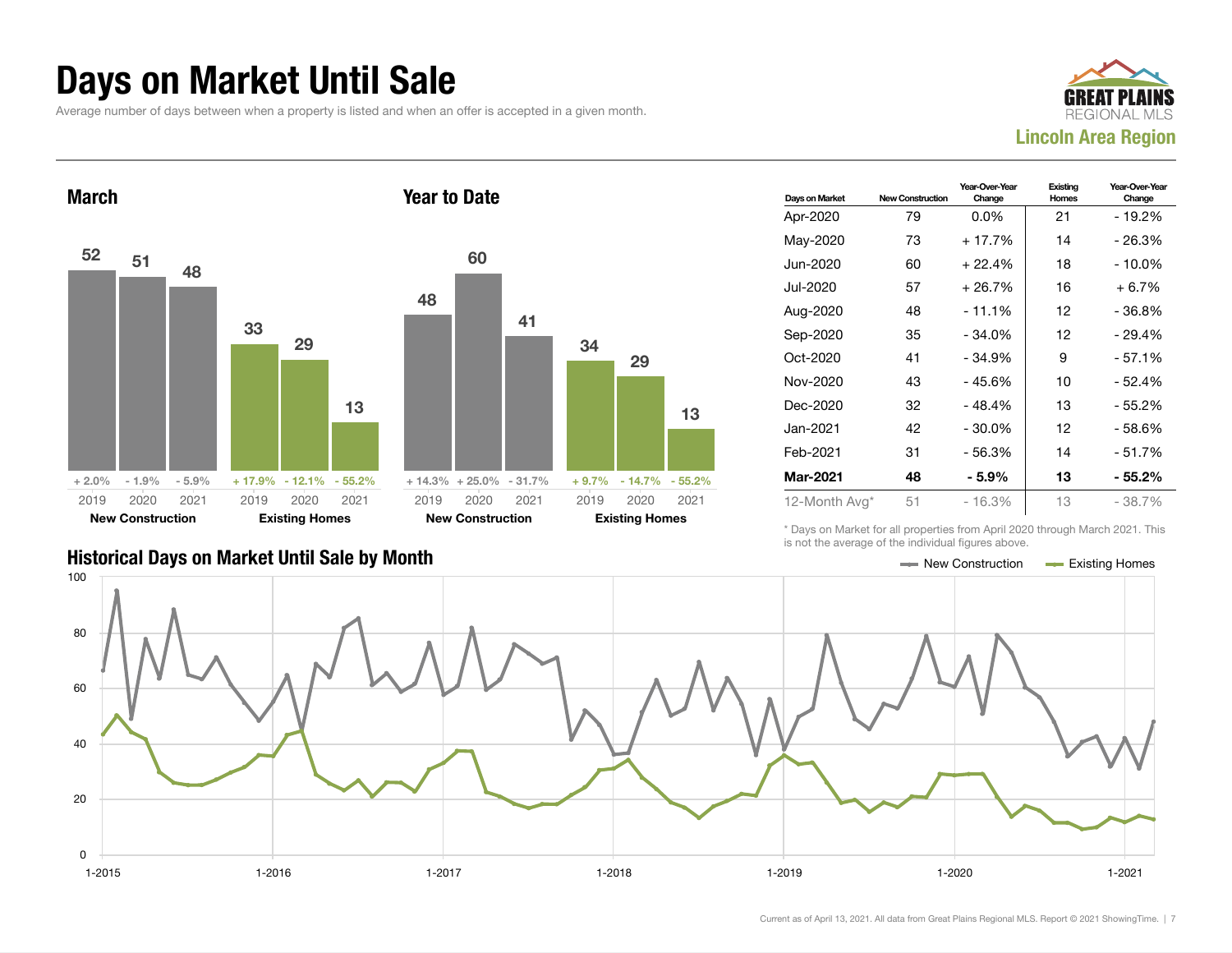#### Median Closed Price

Point at which half of the sales sold for more and half sold for less, not accounting for seller concessions, in a given month.





| <b>Median Closed Price</b> | <b>New Construction</b> | Year-Over-Year<br>Change | Existing<br>Homes | Year-Over-Year<br>Change |
|----------------------------|-------------------------|--------------------------|-------------------|--------------------------|
| Apr-2020                   | \$321,800               | - 2.7%                   | \$190,000         | $+2.7%$                  |
| May-2020                   | \$326,195               | $+7.1%$                  | \$210,000         | + 12.0%                  |
| Jun-2020.                  | \$333,700               | $+12.8%$                 | \$207,000         | $+3.5%$                  |
| Jul-2020                   | \$341,950               | + 13.2%                  | \$221,750         | + 10.9%                  |
| Aug-2020                   | \$326.700               | $+3.5%$                  | \$215,000         | + 13.2%                  |
| Sep-2020                   | \$318,415               | $+1.1\%$                 | \$215,000         | $+7.7%$                  |
| Oct-2020                   | \$337,245               | $+4.8%$                  | \$216,000         | + 12.5%                  |
| Nov-2020                   | \$360,250               | $+9.5%$                  | \$219,000         | $+20.4%$                 |
| Dec-2020                   | \$345,000               | $+11.3%$                 | \$213,500         | $+12.4%$                 |
| Jan-2021                   | \$340,382               | $+7.1%$                  | \$210,000         | + 13.5%                  |
| Feb-2021                   | \$307,016               | - 3.5%                   | \$222,000         | $+23.4%$                 |
| <b>Mar-2021</b>            | \$358,106               | + 11.0%                  | \$219,000         | + 15.3%                  |
| 12-Month Avg*              | \$334,900               | $+6.3%$                  | \$213,500         | $+12.4%$                 |

\* Median Closed Price for all properties from April 2020 through March 2021. This is not the average of the individual figures above.



\$217,900

Historical Median Closed Price by Month **New Construction According Closed Price by Month** New Construction According Homes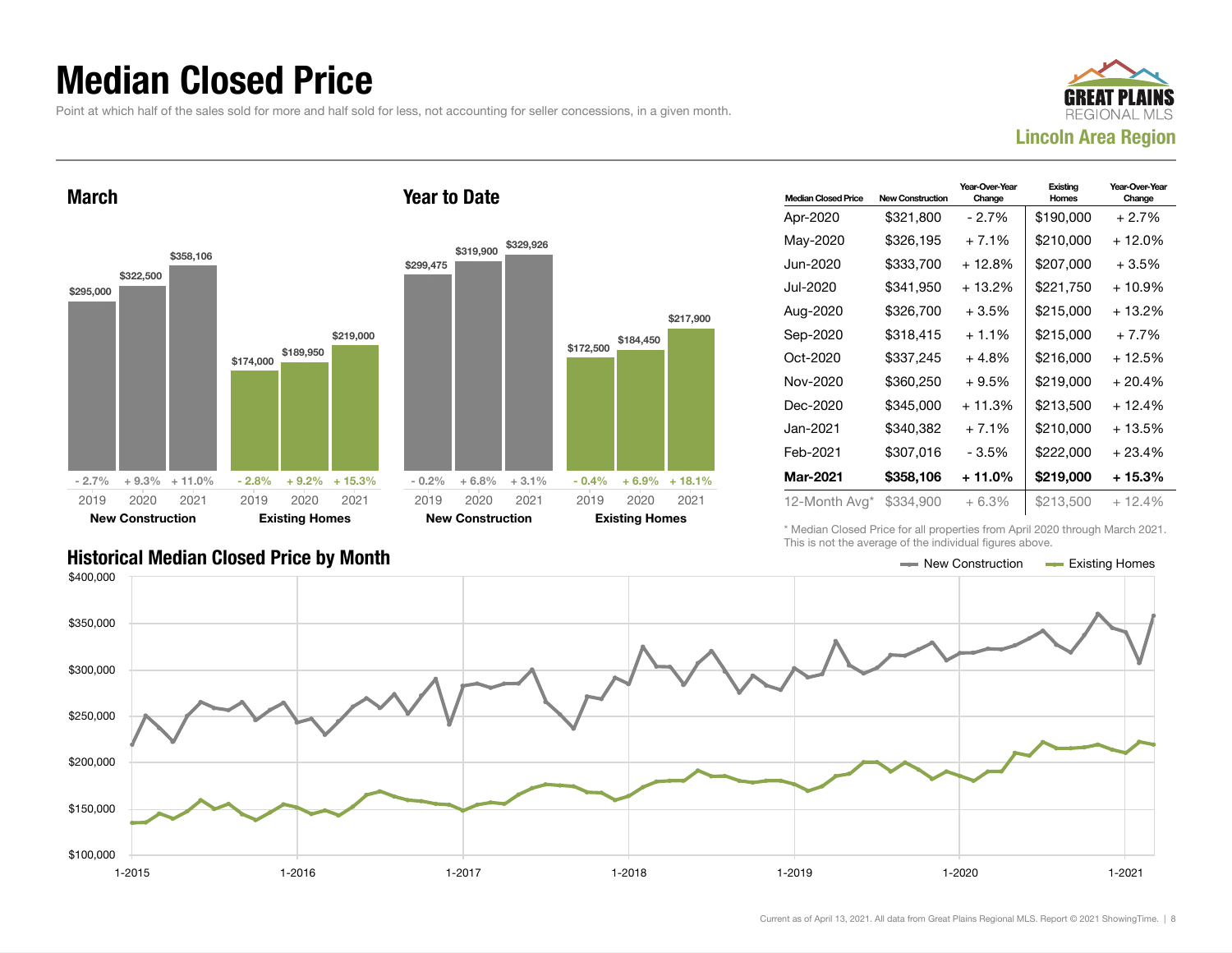#### Average Closed Price

Average sales price for all closed sales, not accounting for seller concessions, in a given month.



March



Year to Date

| <b>Average Closed Price</b> | <b>New Construction</b> | Year-Over-Year<br>Change | Existing<br>Homes | Year-Over-Year<br>Change |
|-----------------------------|-------------------------|--------------------------|-------------------|--------------------------|
| Apr-2020                    | \$340.556               | $+6.2\%$                 | \$222,193         | $+7.4%$                  |
| May-2020                    | \$326,127               | $+3.3\%$                 | \$232,047         | $+6.0\%$                 |
| Jun-2020.                   | \$345,264               | $+6.1%$                  | \$228,953         | - 7.1%                   |
| Jul-2020                    | \$345,579               | $+9.6%$                  | \$250,631         | + 12.3%                  |
| Aug-2020                    | \$337,624               | $+8.1%$                  | \$251,629         | $+14.1%$                 |
| Sep-2020                    | \$331,289               | $+2.3%$                  | \$250,805         | $+8.5%$                  |
| Oct-2020                    | \$339,299               | $+0.5%$                  | \$248,099         | + 12.4%                  |
| Nov-2020                    | \$375,409               | $+12.1%$                 | \$241,075         | + 12.9%                  |
| Dec-2020                    | \$359,620               | + 12.6%                  | \$250,203         | + 13.1%                  |
| Jan-2021                    | \$374.898               | $+16.2%$                 | \$242,261         | $+16.6%$                 |
| Feb-2021                    | \$314,972               | - 3.3%                   | \$241,791         | $+11.7%$                 |
| <b>Mar-2021</b>             | \$369,920               | $+5.9%$                  | \$248,267         | + 15.2%                  |
| 12-Month Avg*               | \$345,762               | $+6.4%$                  | \$242,849         | $+9.7%$                  |

\* Average Closed Price for all properties from April 2020 through March 2021. This is not the average of the individual figures above.

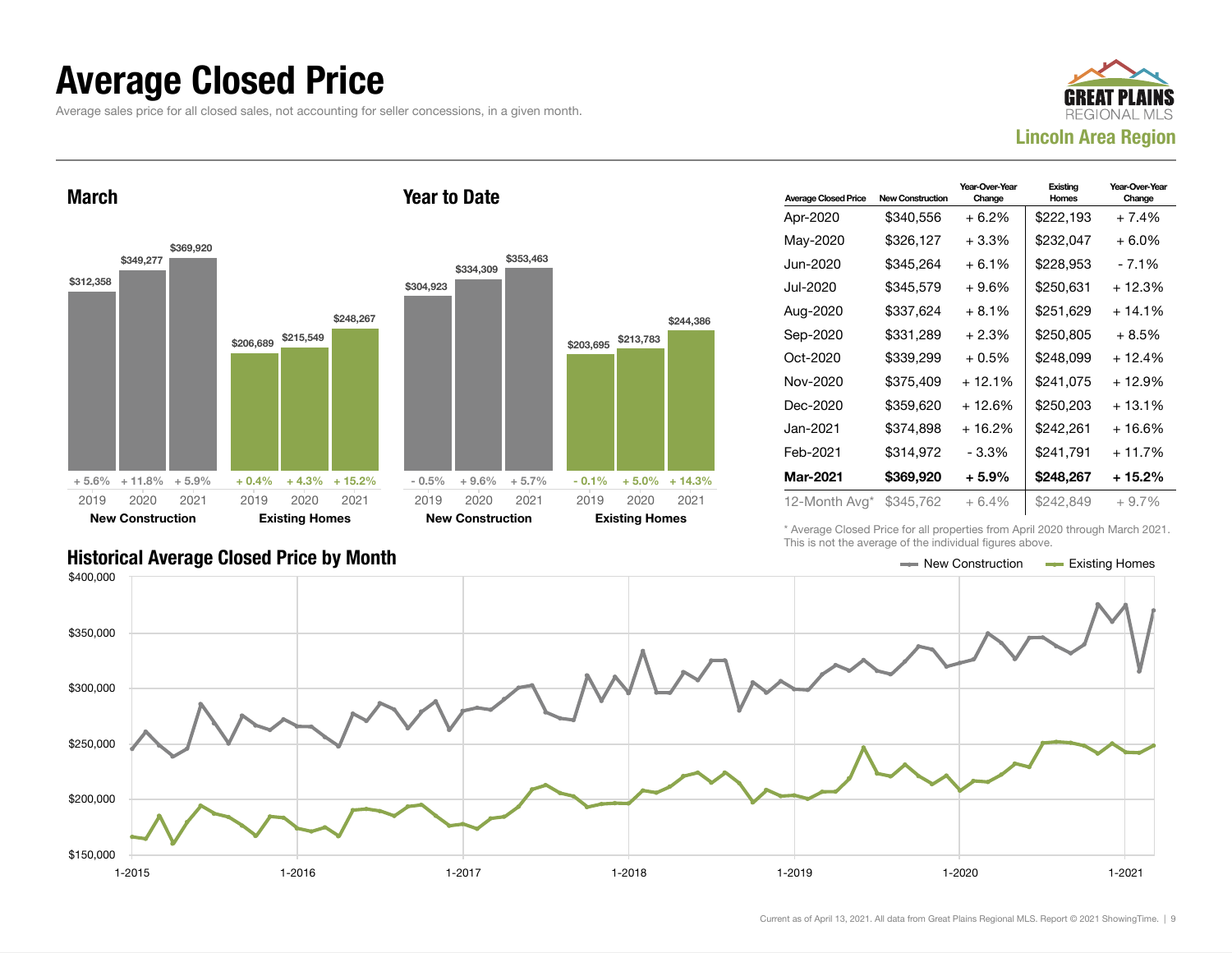### Percent of List Price Received

Percentage found when dividing a property's sales price by its most recent list price, then taking the average for all properties sold in a given month, not accounting for seller concessions.



Year-Over-Year

**Existing** 

Pct. of List Price March 100.5% 101.5% 100.9%  $-0.7\% + 1.0\% - 0.6\%$ 98.0% 98.9% 101.8%  $-1.3\%$   $+0.9\%$   $+2.9\%$ 2019 New Construction 2020 2021 2019 Existing Homes 2020 2021 Year to Date 100.4% 101.0% 100.9%  $-0.5\% + 0.6\% - 0.1\%$ 97.8% 98.1% 100.9%  $-0.8\%$   $+0.3\%$   $+2.9\%$ 2019 New Construction 2020 2021 2019 Existing Homes 2020 2021

#### Historical Percent of List Price Received by Month New Construction According Homes

| Received          | <b>New Construction</b> | Change   | Homes  | Change  |
|-------------------|-------------------------|----------|--------|---------|
| Apr-2020          | 100.8%                  | $+0.3%$  | 99.3%  | $+0.9%$ |
| May-2020          | 100.1%                  | $-1.2%$  | 99.4%  | $-0.1%$ |
| Jun-2020          | 100.2%                  | $-0.7%$  | 99.9%  | $+0.5%$ |
| Jul-2020          | 100.2%                  | $0.0\%$  | 100.5% | $+1.6%$ |
| Aug-2020          | 100.8%                  | $+0.7%$  | 100.9% | $+2.5%$ |
| Sep-2020          | 100.5%                  | $-0.7\%$ | 100.6% | $+2.3%$ |
| Oct-2020          | 101.3%                  | $+0.9\%$ | 100.6% | $+2.4%$ |
| Nov-2020          | 101.3%                  | $+0.7\%$ | 100.2% | $+2.3%$ |
| Dec-2020          | 100.6%                  | $0.0\%$  | 99.8%  | $+2.0%$ |
| Jan-2021 <b>.</b> | 100.8%                  | $+0.5%$  | 100.0% | $+2.6%$ |
| Feb-2021          | 100.9%                  | $-0.1\%$ | 100.7% | $+3.1%$ |
| <b>Mar-2021</b>   | 100.9%                  | $-0.6\%$ | 101.8% | $+2.9%$ |
| 12-Month Avg*     | 100.6%                  | $-0.1%$  | 100.3% | $+1.9%$ |

Year-Over-Yea

\* Pct. of List Price Received for all properties from April 2020 through March 2021. This is not the average of the individual figures above.

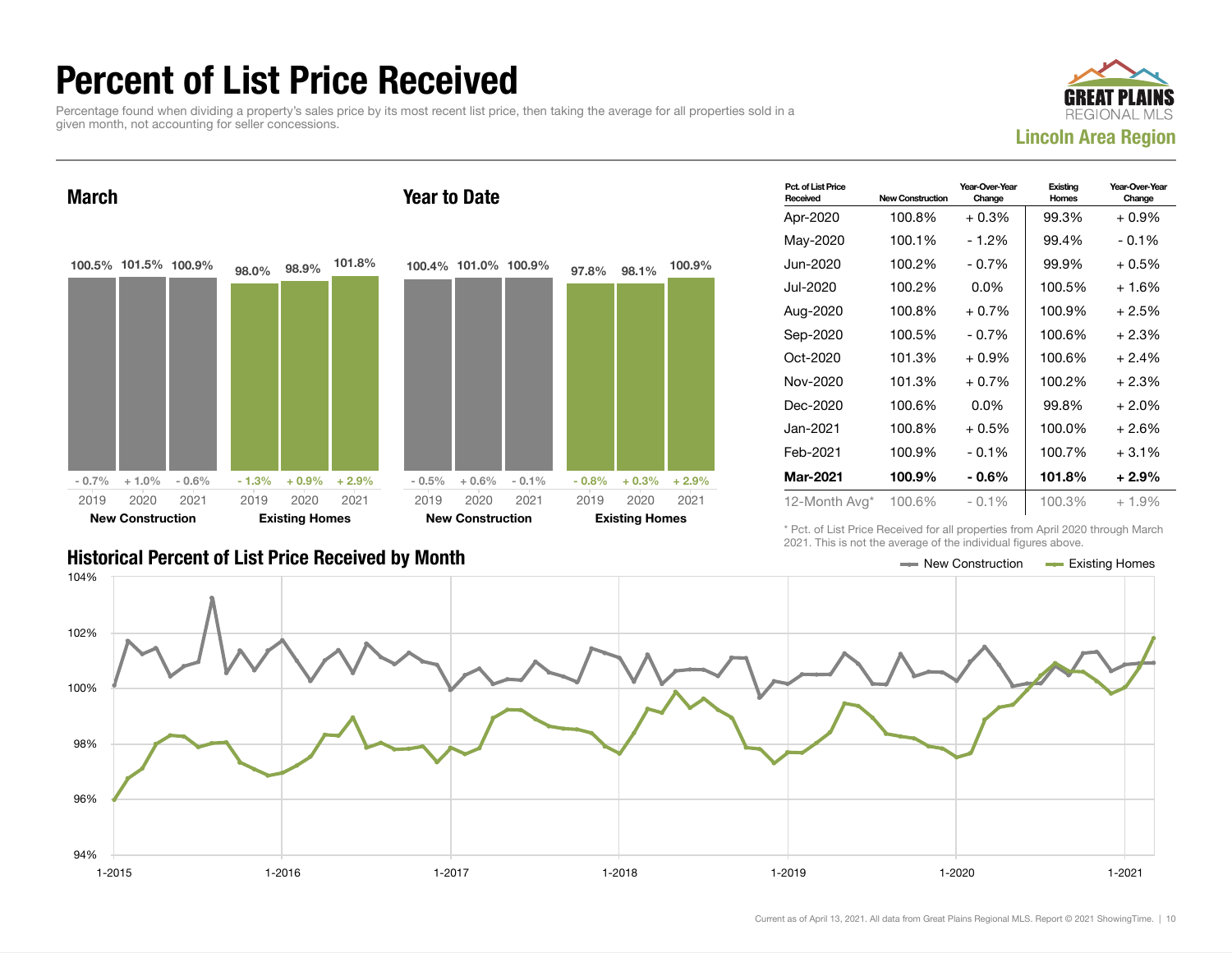## Housing Affordability Index

This index measures housing affordability for the region. For example, an index of 120 means the median household income is 120% of what is necessary to qualify for the median-priced home under prevailing interest rates. A higher number means greater affordability.





| <b>Affordability Index</b> | <b>New Construction</b> | Year-Over-Year<br>Change | Existing<br>Homes | Year-Over-Year<br>Change |
|----------------------------|-------------------------|--------------------------|-------------------|--------------------------|
| Apr-2020                   | 109                     | $+11.2%$                 | 185               | $+5.1%$                  |
| May-2020                   | 109                     | $+0.9\%$                 | 169               | $-3.4%$                  |
| Jun-2020.                  | 107                     | - 6.1%                   | 173               | $+3.0\%$                 |
| Jul-2020                   | 106                     | - 5.4%                   | 163               | $-3.0\%$                 |
| Aug-2020                   | 112                     | $+3.7%$                  | 170               | - 5.6%                   |
| Sep-2020                   | 115                     | $+5.5%$                  | 171               | $0.0\%$                  |
| $Oct-2020$                 | 109                     | $+2.8\%$                 | 171               | $-3.4%$                  |
| Nov-2020                   | 103                     | $0.0\%$                  | 169               | - 9.6%                   |
| Dec-2020                   | 108                     | $-0.9\%$                 | 175               | - 1.7%                   |
| Jan-2021                   | 110                     | $+1.9%$                  | 178               | $-3.8%$                  |
| Feb-2021                   | 122                     | $+11.9%$                 | 169               | - 12.4%                  |
| Mar-2021                   | 105                     | $-2.8%$                  | 171               | - 6.6%                   |
| 12-Month Avg               | 110                     | $+1.9%$                  | 172               | $-3.4%$                  |

#### Historical Housing Affordability Index by Month New Construction Existing Homes

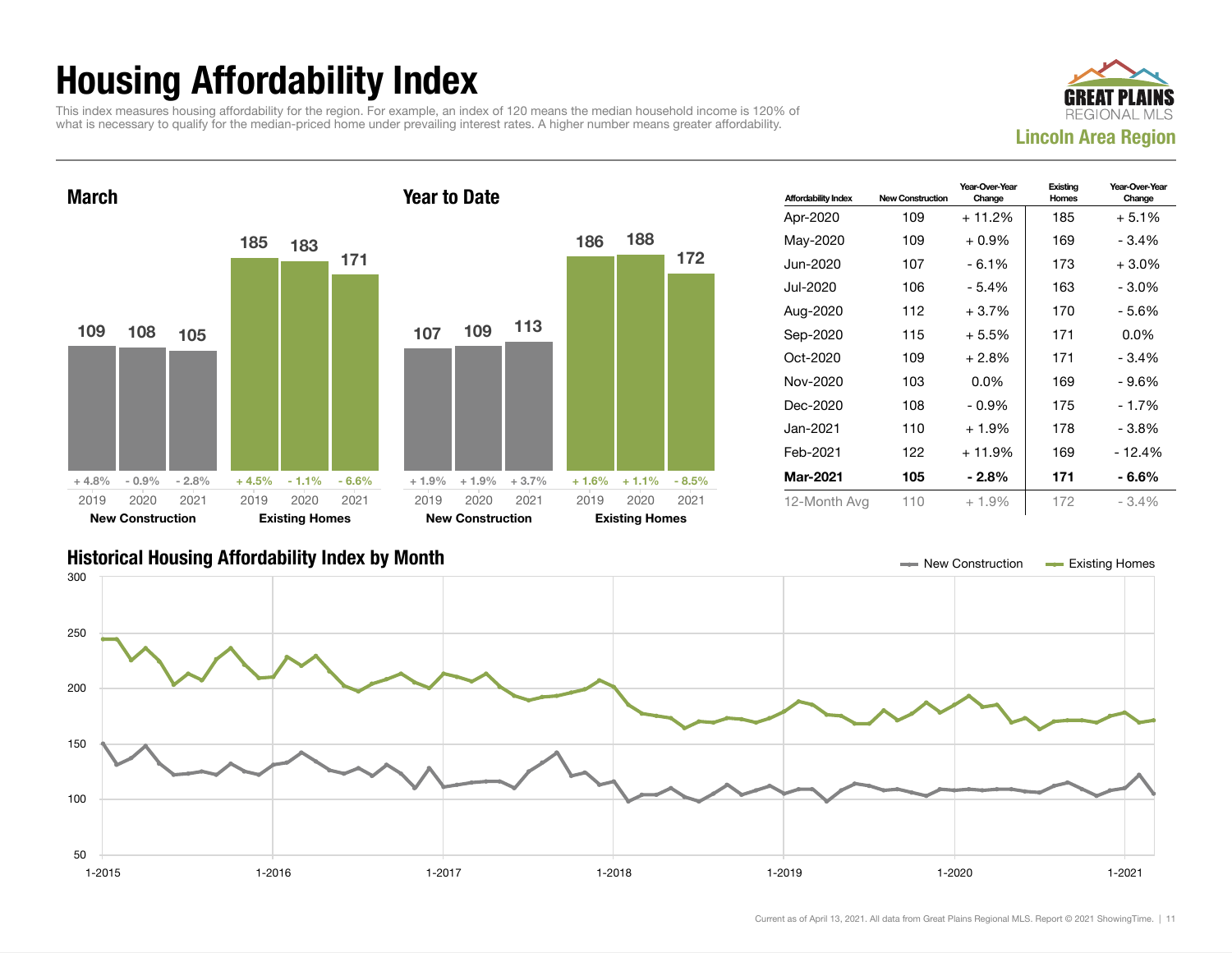#### Inventory of Homes for Sale

The number of properties available for sale in active status at the end of a given month.





#### Historical Inventory of Homes for Sale by Month New Construction Existing Homes

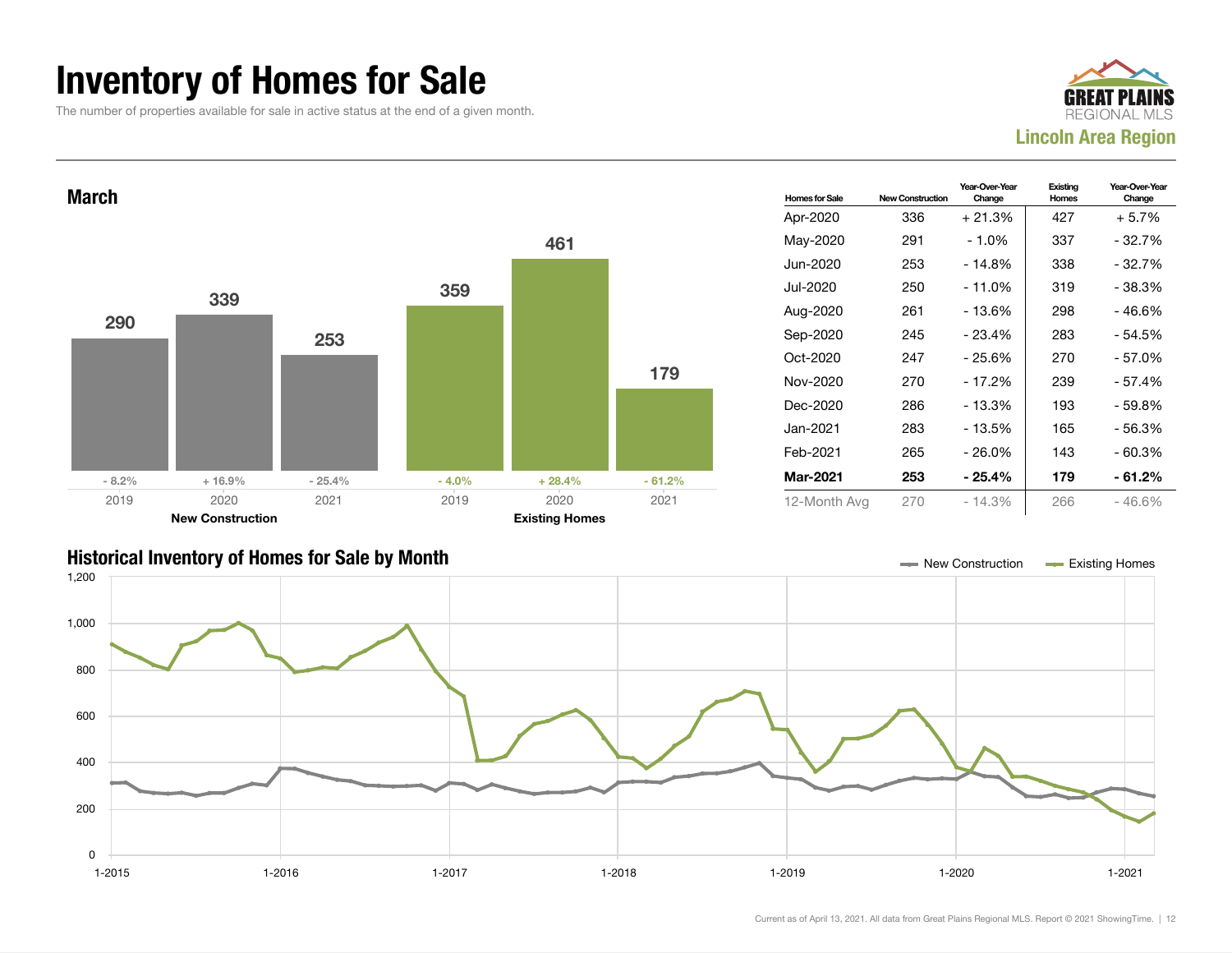## Months Supply of Inventory

The inventory of homes for sale at the end of a given month, divided by the average monthly pending sales from the last 12 months.





| <b>Historical Months Supply of Inventory by Month</b> | — New Construction | - Existing Homes |
|-------------------------------------------------------|--------------------|------------------|

| <b>Months Supply</b> | <b>New Construction</b> | Year-Over-Year<br>Change | Existing<br>Homes | Year-Over-Year<br>Change |
|----------------------|-------------------------|--------------------------|-------------------|--------------------------|
| Apr-2020             | 6.1                     | $+41.9%$                 | 1.2               | $0.0\%$                  |
| May-2020             | 5.0                     | $+6.4%$                  | 1.0               | - 33.3%                  |
| Jun-2020             | 4.1                     | - 16.3%                  | 1.0               | - 33.3%                  |
| Jul-2020             | 3.9                     | $-20.4%$                 | 0.9               | $-43.8%$                 |
| Aug-2020             | 3.8                     | $-29.6%$                 | 0.8               | - 52.9%                  |
| Sep-2020             | 3.6                     | - 36.8%                  | 0.8               | - 55.6%                  |
| Oct-2020             | 3.4                     | $-43.3%$                 | 0.7               | - 63.2%                  |
| Nov-2020             | 3.7                     | $-37.3%$                 | 0.6               | - 64.7%                  |
| Dec-2020             | 3.9                     | - 35.0%                  | 0.5               | - 64.3%                  |
| Jan-2021 <b>.</b>    | 3.8                     | $-37.7%$                 | 0.4               | - 63.6%                  |
| Feb-2021             | 3.5                     | - 46.2%                  | 0.4               | $-60.0\%$                |
| Mar-2021             | 3.3                     | - 45.9%                  | 0.5               | - 61.5%                  |
| 12-Month Avg*        | 4.0                     | $-27.4%$                 | 0.7               | $-50.4\%$                |

\* Months Supply for all properties from April 2020 through March 2021. This is not the average of the individual figures above.